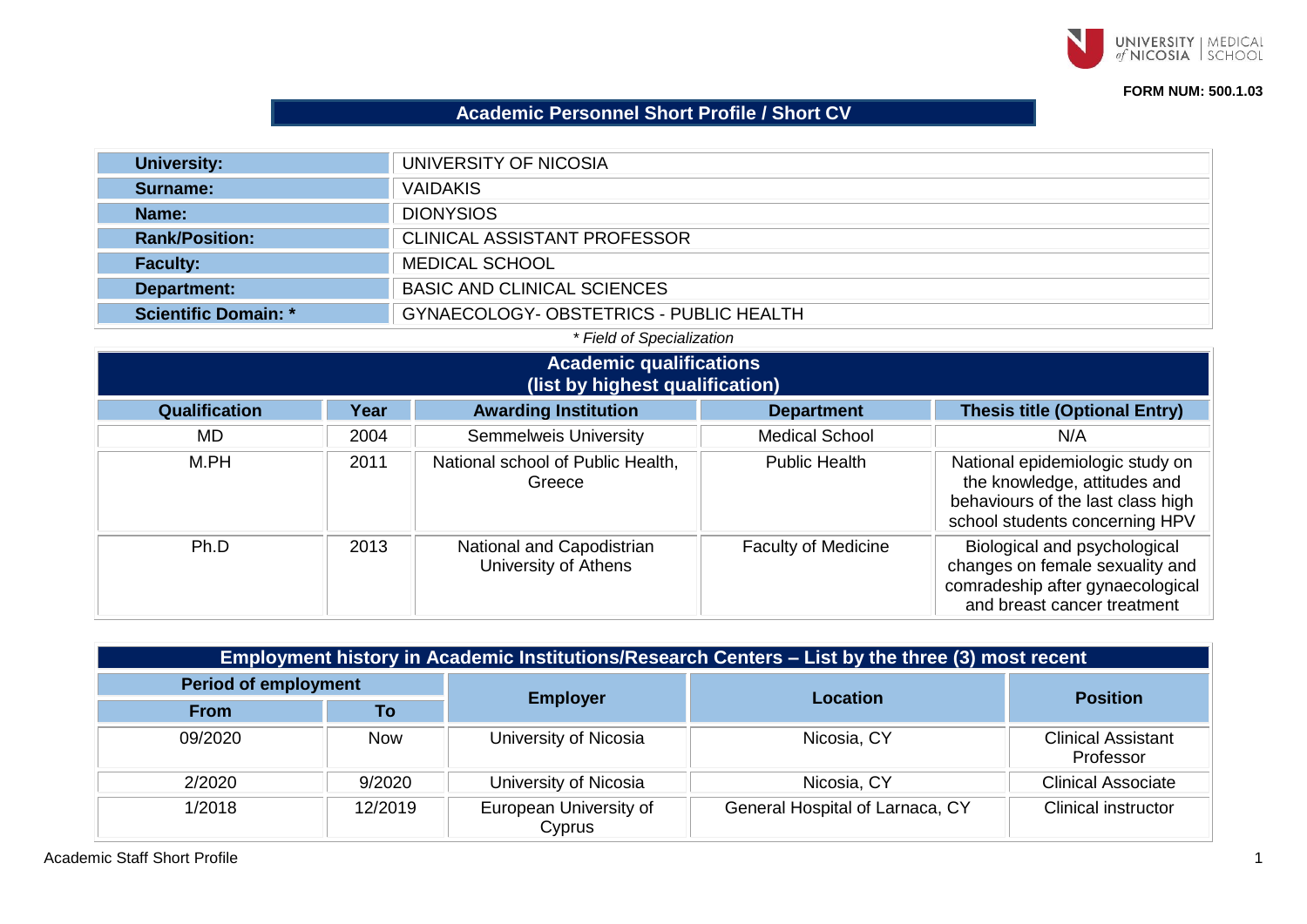| Key refereed journal papers, monographs, books, conference publications etc. List the five (5) more recent and other<br>five (5) selected - (max total 10) |      |                                                                                                                                                                       |                                                                                                            |                                                               |              |              |
|------------------------------------------------------------------------------------------------------------------------------------------------------------|------|-----------------------------------------------------------------------------------------------------------------------------------------------------------------------|------------------------------------------------------------------------------------------------------------|---------------------------------------------------------------|--------------|--------------|
| Ref.<br><b>Number</b>                                                                                                                                      | Year | <b>Title</b>                                                                                                                                                          | <b>Other authors</b>                                                                                       | <b>Journal and</b><br><b>Publisher /</b><br><b>Conference</b> | Vol.         | <b>Pages</b> |
| 1                                                                                                                                                          | 2020 | Endometrial injection of embryo<br>culture supernatant for subfertile<br>women in assisted reproduction                                                               | Siristatidis CS, Sertedaki<br>E, Karageorgiou V,<br>Vaidakis D.                                            | <b>Cochrane Database</b><br>of Systematic<br><b>Reviews</b>   | 8            | CD013063     |
| $\overline{2}$                                                                                                                                             | 2019 | Nonsteroidal anti-inflammatory drugs<br>for assisted reproductive technology                                                                                          | Nyachieo A, Siristatidis<br>CS, Vaidakis D                                                                 | <b>Cochrane Database</b><br>of Systematic<br><b>Reviews</b>   | $\mathbf{1}$ | CD007618     |
| 3                                                                                                                                                          | 2018 | In vitro maturation in subfertile<br>women with polycystic ovarian<br>syndrome undergoing assisted<br>reproduction                                                    | Siristatidis CS,<br>Maheshwari A, Vaidakis<br>D, Bhattacharya S                                            | <b>Cochrane Database</b><br>of Systematic<br><b>Reviews</b>   | 15;11        | CD006606     |
| 4                                                                                                                                                          | 2018 | Endometrial injection of embryo<br>culture supernatant for subfertile<br>women in assisted<br>reproduction(protocol)                                                  | Siristatidis CS, Sertedaki<br>E, Vaidakis D                                                                | <b>Cochrane Database</b><br>of Systematic<br><b>Reviews</b>   | N/A          | CD013063     |
| 5                                                                                                                                                          | 2018 | Metabolomics for improving<br>pregnancy outcomes in women<br>undergoing assisted reproductive<br>technologies                                                         | Siristatidis CS, Sertedaki<br>E, Vaidakis D, Varounis<br>C, Trivella M                                     | <b>Cochrane Database</b><br>of Systematic<br><b>Reviews</b>   | 16;3         | CD011872     |
| 6                                                                                                                                                          | 2017 | The effect of HPV infection on IVF<br>outcomes: a systematic review and<br>meta-analysis                                                                              | Siristatidis C, Vaidakis D,<br>Sertedaki E, Martins W                                                      | <b>Ultrasound Obstet</b><br>Gynecol                           | 13           | 87-93        |
| $\overline{7}$                                                                                                                                             | 2017 | Does socio-economic status in<br>Greece affect participation in cancer<br>screening programmes during the<br>period of financial crisis?                              | Riza E, Chrysi M,<br>Vaidakis D, Angelou A,<br>Kontos M, Pikoulis E                                        | J Public Health                                               | 25           | 417-424      |
| 8                                                                                                                                                          | 2017 | Knowledge of Greek adolescents on<br>human papilloma virus (HPV) and<br>vaccination: A national epidemiologic<br>study. Medicine (Baltimore). 2017<br>Jan;96(1):e5287 | Vaidakis D, Moustaki I,<br>Zervas I, Barbouni A,<br>Merakou K, Chrysi MS,<br>Creatsa G, Panoskaltsis<br>T. | Medicine (Baltimore)                                          | 96(1)        | e5287        |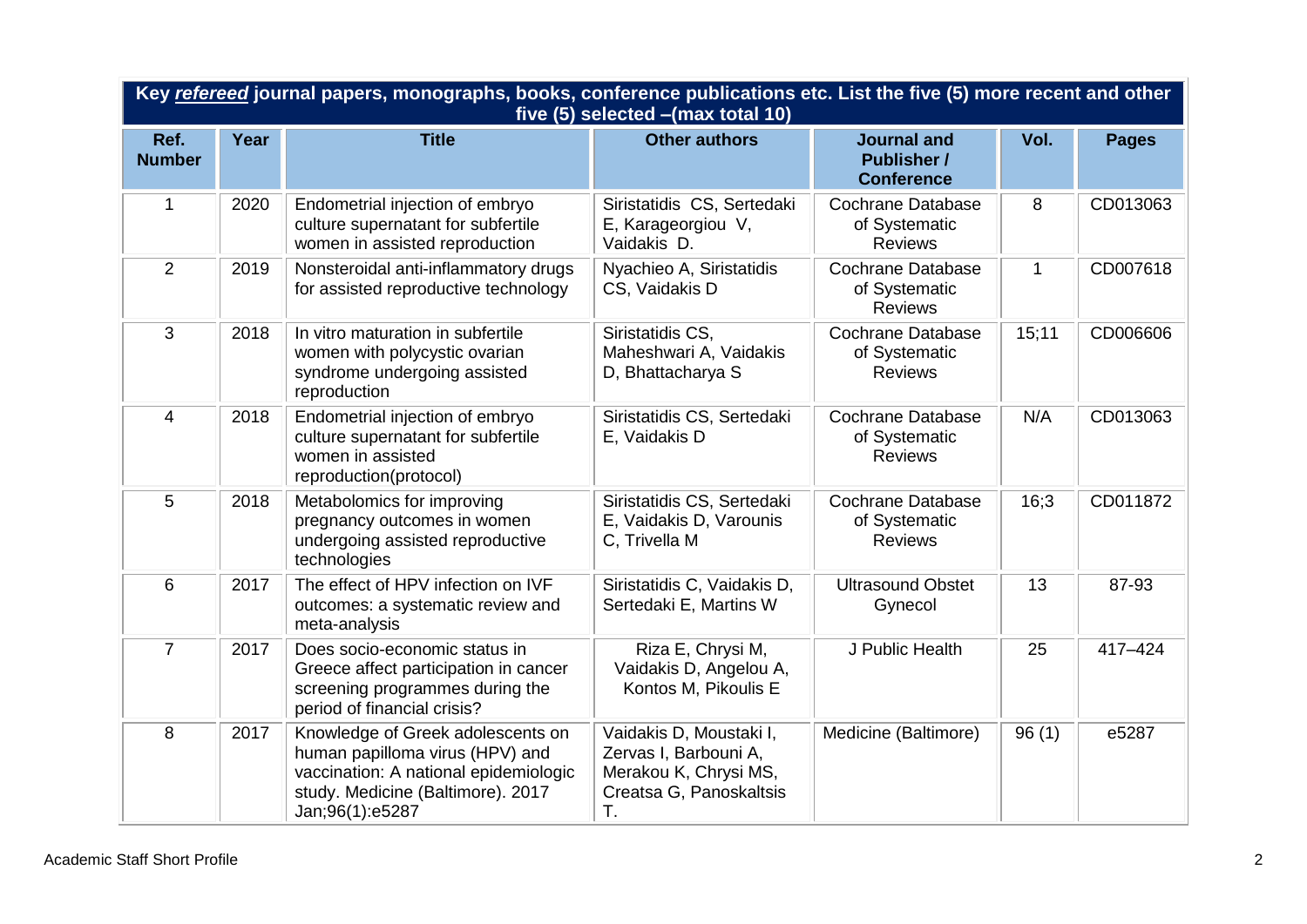| Ω  | 2014 | Female sexuality after female cancer<br>treatment: a clinical issue | Vaidakis D., Panoskaltsis<br>T., Poulakaki N.,<br>Kouloura A., Kassanos<br>D., Papadimitriou G.,<br>Salamalekis E | Eur J Gynaecol<br>Oncol           | 35(6) | 635-40 |
|----|------|---------------------------------------------------------------------|-------------------------------------------------------------------------------------------------------------------|-----------------------------------|-------|--------|
| 10 | 2010 | Pancreatic insulinoma: current issues<br>and trends                 | Vaidakis D, Karoubalis J,<br>Pappa T, Piaditis G,<br>Zografos GN                                                  | Hepatobiliary<br>Pancreat Dis Int | 9(3)  | 234-41 |

| Exhibitions (where applicable). List the five (5) more recent and other five (5) selected.<br>(max total 10) |             |              |                              |           |                           |  |
|--------------------------------------------------------------------------------------------------------------|-------------|--------------|------------------------------|-----------|---------------------------|--|
| <b>Ref. Number</b>                                                                                           | <b>Date</b> | <b>Topic</b> | <b>International / Local</b> | Location* | <b>Role in Exhibition</b> |  |
|                                                                                                              | N/A         | N/A          | N/A                          | N/A       | N/A                       |  |
| 2                                                                                                            |             |              |                              |           |                           |  |
| 3                                                                                                            |             |              |                              |           |                           |  |
| 4                                                                                                            |             |              |                              |           |                           |  |
| 5                                                                                                            |             |              |                              |           |                           |  |
| 6                                                                                                            |             |              |                              |           |                           |  |
|                                                                                                              |             |              |                              |           |                           |  |
| 8                                                                                                            |             |              |                              |           |                           |  |
| 9                                                                                                            |             |              |                              |           |                           |  |
| 10                                                                                                           |             |              |                              |           |                           |  |

\**Specify venue, geographic location etc*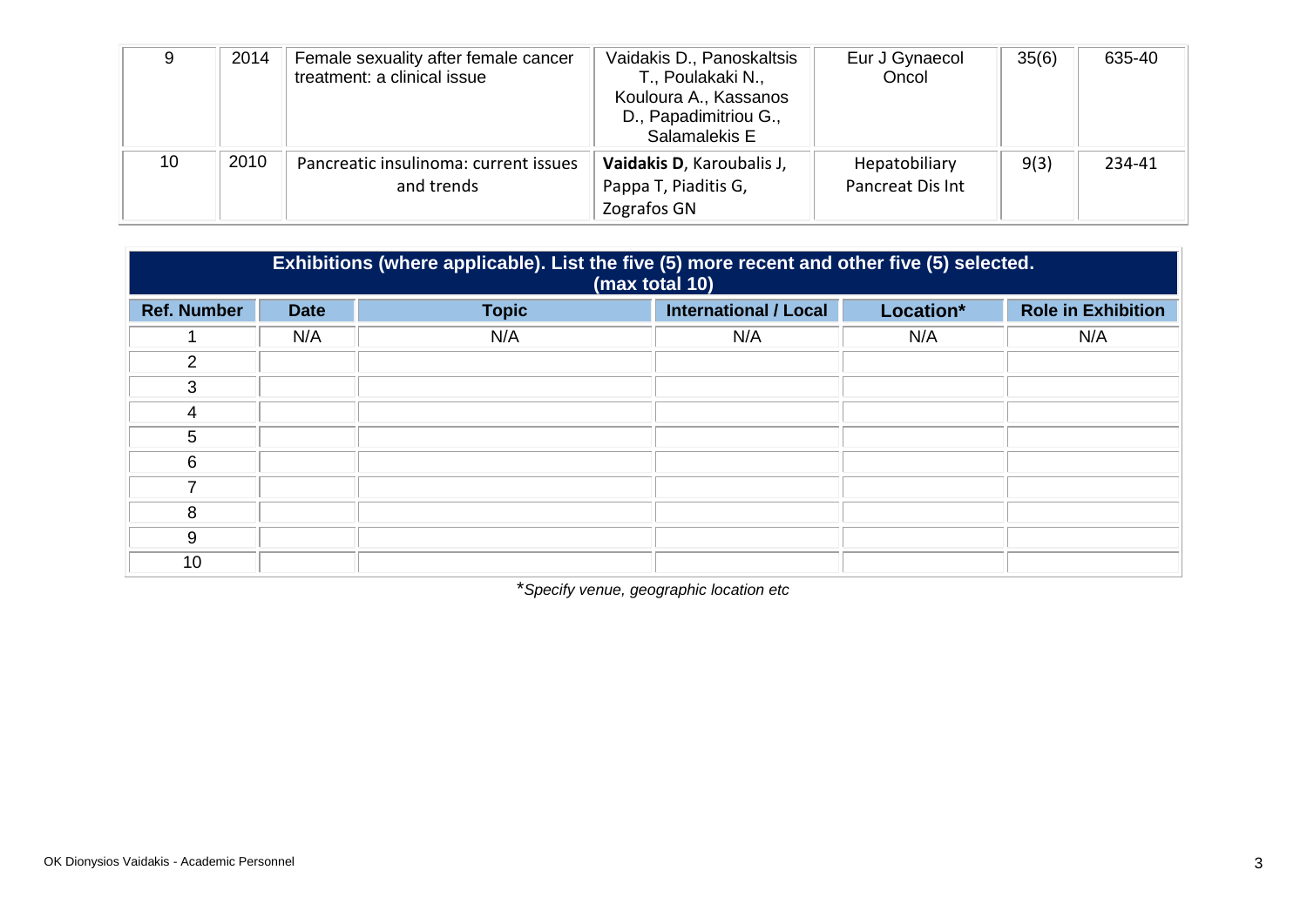| Research Projects. List the five (5) more recent and other five (5) selected<br>(max total 10) |             |              |                  |                      |  |  |
|------------------------------------------------------------------------------------------------|-------------|--------------|------------------|----------------------|--|--|
| Ref.<br><b>Number</b>                                                                          | <b>Date</b> | <b>Title</b> | <b>Funded by</b> | <b>Project Role*</b> |  |  |
|                                                                                                | N/A         | N/A          | N/A              | N/A                  |  |  |
| $\overline{2}$                                                                                 |             |              |                  |                      |  |  |
| 3                                                                                              |             |              |                  |                      |  |  |
| 4                                                                                              |             |              |                  |                      |  |  |
| 5                                                                                              |             |              |                  |                      |  |  |
| 6                                                                                              |             |              |                  |                      |  |  |
| $\overline{\phantom{a}}$                                                                       |             |              |                  |                      |  |  |
| 8                                                                                              |             |              |                  |                      |  |  |
| 9                                                                                              |             |              |                  |                      |  |  |
| 10                                                                                             |             |              |                  |                      |  |  |

*\*Project Role: i.e. Scientific/Project Coordinator, Research Team Member, Researcher, Assistant Researcher, other*

| Academic Consulting Services and/or Participation in Councils / Boards/ Editorial Committees.<br>List the five (5) more recent (Optional Entry) |               |                                                         |                                                                                    |                       |  |
|-------------------------------------------------------------------------------------------------------------------------------------------------|---------------|---------------------------------------------------------|------------------------------------------------------------------------------------|-----------------------|--|
| <b>Ref. Number</b>                                                                                                                              | <b>Period</b> | <b>Organization</b>                                     | <b>Title of Position or Service</b>                                                | <b>Key Activities</b> |  |
|                                                                                                                                                 | 2018-TODAY    | National and<br>Capodistrian<br>University of<br>Athens | Permanent training staff post<br>graduate program on sexual<br>health              | N/A                   |  |
| $\mathcal{P}$                                                                                                                                   | 2017- TODAY   | National and<br>Capodistrian<br>University of<br>Athens | Permanent training staff in post<br>graduate Master program on<br>health promotion |                       |  |
| 3                                                                                                                                               | N/A           | N/A                                                     | N/A                                                                                | N/A                   |  |
| 4                                                                                                                                               |               |                                                         |                                                                                    |                       |  |
| 5                                                                                                                                               |               |                                                         |                                                                                    |                       |  |